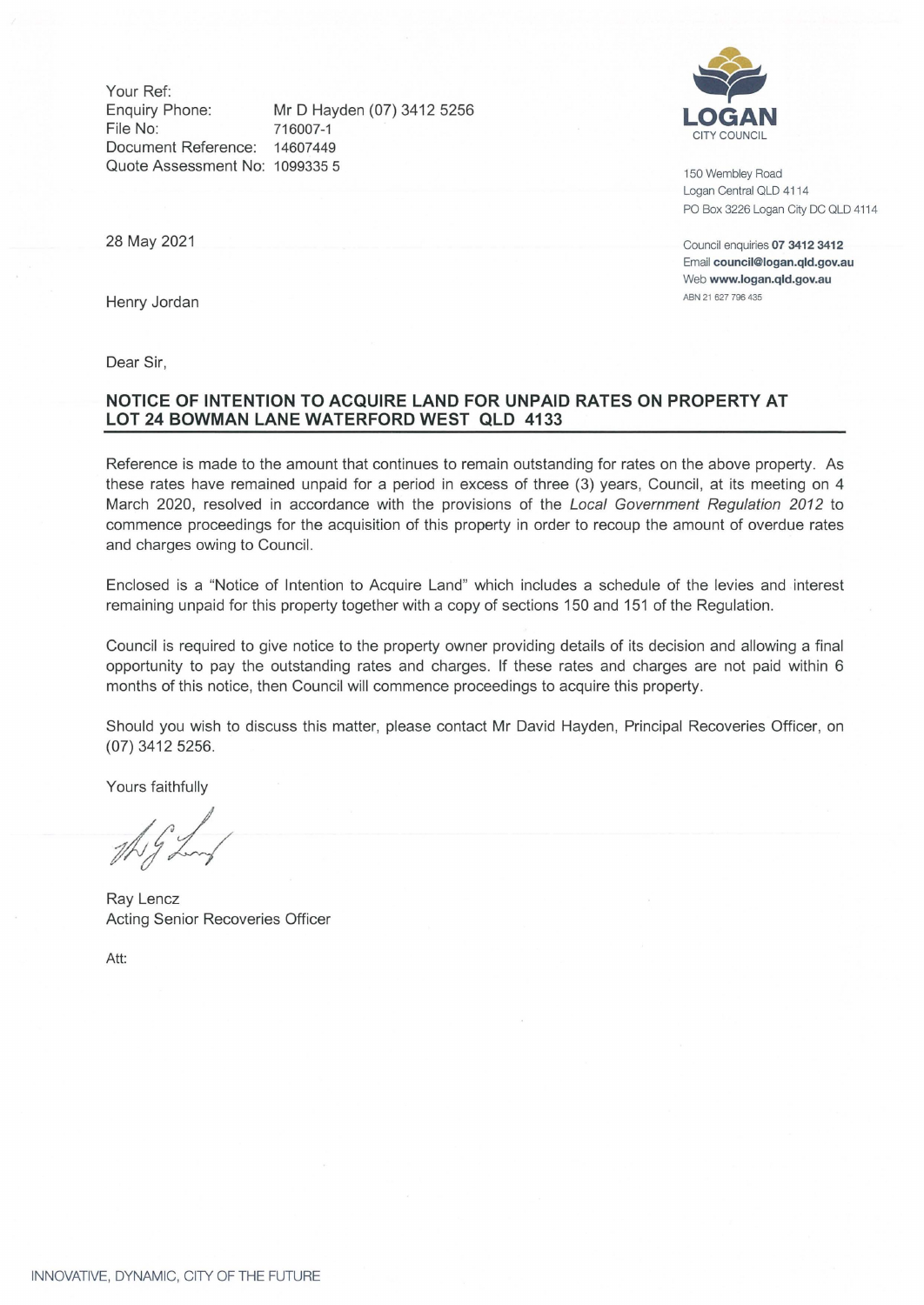

# LOGAN CITY COUNCIL

**Local Government Regulation 2012** - **Section 148** 

## **NOTICE OF INTENTION TO ACQUIRE LAND**

### **TO: HENRY JORDAN**

## **RE: LOT 24 BOWMAN LANE WATERFORD WEST QLD 4133**

**NOTICE** is hereby given pursuant to Section 148 of the Local Government Regulation 2012 that:-

**WHEREAS** the Logan City Council has at its meeting on the 4<sup>th</sup> of March 2020 resolved to recover Overdue Rates and Charges by commencing proceedings to acquire land in accordance with Division 3 Part 12 Chapter 4 of the Local Government Regulation 2012 as these Rates and Charges have continued to remain unpaid :

**AND WHEREAS** the sum of Seventeen Thousand, Seven Hundred and Four Dollars and Six Cents (\$17,704.06) being the amount of Rates, Charges and Interest as set out in the attached schedule is due and payable to Council in respect of the above property described as Lot 24 MAR 618 and containing 1771  $m^2$  more or less, for which you are the registered owner as recorded on Certificate of Title - Reference No 10149075 remains unpaid:

**AND WHEREAS** the sum of Six Thousand, Six Hundred and Forty Dollars and Ninety-Six Cents (\$6,640.96) has accrued in Interest on the Overdue Rates and Charges to the 31<sup>st</sup> March 2021, is included in the above amount and is detailed in the attached schedule and continues to accrue as compound interest whilst such Overdue Rates and Charges remain unpaid at a rate of 8.53 percent per annum calculated on a daily basis.

**THIS IS TO GIVE NOTICE THAT,** after the expiration of six months from the date hereof, unless all Overdue Rates, Charges and Interest as well as any expenses incurred by Council in attempting to acquire the land, are sooner paid, procedures will be commenced for the acquisition of this property by Council.

Dated and Executed at Logan Central, this 31<sup>st</sup> day of March 2021.

| By SILVIO TRINCA,<br><b>ACTING CHIEF EXECUTIVE OFFICER</b> |                                                                                                 |
|------------------------------------------------------------|-------------------------------------------------------------------------------------------------|
|                                                            | Acting Chief Executive Officer                                                                  |
| in the presence of:                                        | $44\frac{I_{4}}{I_{5}}$<br>Justice of the Peace<br>Li <sub>0</sub> 74<br>Reg.N<br><b>AUSTI-</b> |